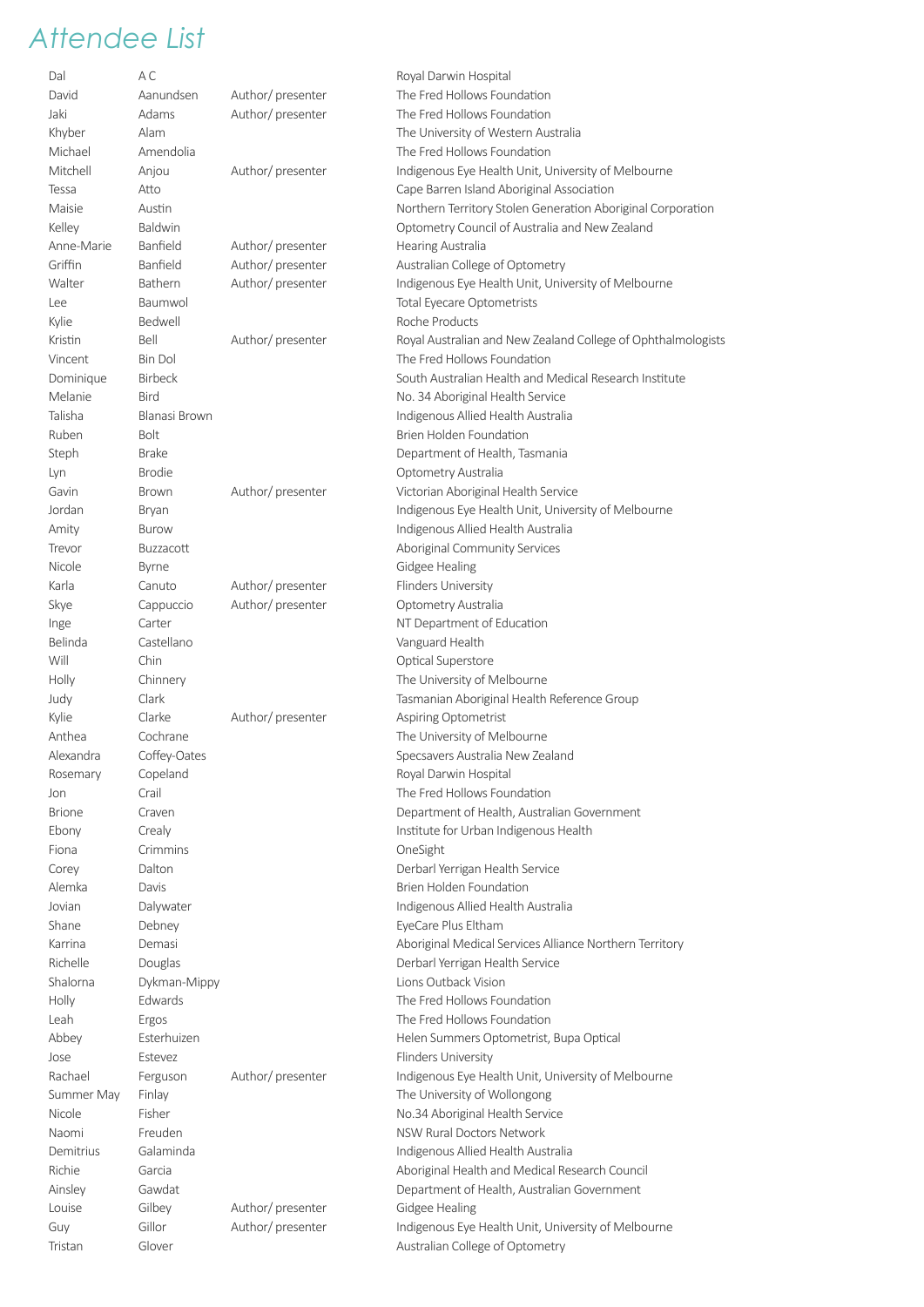| Ben       | Hamlyn       | Author/presenter  | Optometry Australia                                                        |
|-----------|--------------|-------------------|----------------------------------------------------------------------------|
| Courtney  | Hammond      | Author/presenter  | Wardliparingga Aboriginal Health Equity, SAHMRI                            |
| Jade      | Hansen       |                   | The Aboriginal Health and Medical Research Council                         |
| Philippa  | Hawke        | Author/presenter  | CheckUP Australia                                                          |
| Pete      | Haydon       |                   | Australian College of Optometry                                            |
| Tim       | Henderson    | Author/presenter  | Alice Springs Hospital                                                     |
| Marc      | <b>Hicks</b> |                   | Karadi Aboriginal Corporation                                              |
| Jeremy    | Hill         |                   | Guide Dogs Qld                                                             |
| Alison    | Hill         |                   | The Fred Hollows Foundation                                                |
| Rodney    | Hodge        |                   | Australian College of Optometry                                            |
| Martin    | Hodgson      | Author/presenter  | Hodgson Optical                                                            |
| Shelley   | Hopkins      |                   | Queensland University of Technology-School of Optometry and Vision Science |
| Alicia    |              |                   | The Fred Hollows Foundation                                                |
|           | Hosking      |                   |                                                                            |
| Lyn       | Hsieh        |                   | Optometry Victoria, South Australia                                        |
| Ellie     | Hudson       |                   | Vision Australia                                                           |
| Daniel    | Hunt         |                   | Derbarl Yerrigan Health Service                                            |
| Lauren    | Hutchinson   |                   | Lauren Hutchinson Optometry                                                |
| Natasha   | Hutton       |                   | No. 34 Aboriginal Health Service                                           |
| Carly     | Iles         |                   | Vision 2020 Australia                                                      |
| Nabill    | Jacob        |                   | Vision Australia                                                           |
| Nilmini   | John         | Author/presenter  | Australian College of Optometry                                            |
| Jane      | Jones        |                   | Derbarl Yerrigan Health Service                                            |
| Hema      | Karthik      |                   | Royal Darwin Hospital, NT Eye Specialists                                  |
| Conor     | Kaukenas     |                   | Department of Health, Tasmania                                             |
| Harnoor   | Kaur         |                   | Western Sydney University                                                  |
| Melanie   | Kell         |                   | mivision                                                                   |
| Susan     | Kelly        |                   | Optometry Council of Australia and New Zealand                             |
| Catharine | Kent         |                   | Aboriginal Medical Services Alliance Northern Territory                    |
| Shazaan   | Khambiye     |                   | Eyelines Tasmania                                                          |
| Fahad     | Khan         |                   | Western Sydney University                                                  |
| Margaret  | Kirk         |                   | South East Tasmanian Aboriginal Corporation                                |
| Susith    | Kulasekara   | Author/presenter  | Darwin Eye Surgeons / SKCK TC Pty Ltd                                      |
| Fiona     | Lange        | Author/presenter  | Indigenous Eye Health Unit, University of Melbourne                        |
| John      | Last         |                   | Roche Products                                                             |
|           |              |                   |                                                                            |
| Legend    | Lee          |                   | Royal Australian and New Zealand College of Ophthalmologists               |
| Kerrie    | Legg         |                   | Chatswood Private Hospital                                                 |
| Acacia    | Lewis        | Author/presenter  | Central Australian Aboriginal Congress                                     |
| Emma-Leah | Lewis        |                   | Indigenous Allied Health Australia                                         |
| Paula     | Llavallol    |                   | Royal Australian and New Zealand College of Ophthalmologists-ANZEF         |
| Jasmyn    | Lloyd        |                   | The University of Adelaide                                                 |
| Kathryn   | Longey       |                   | Cape Barren Island Community Health Centre                                 |
| Isadora   | Lorenzo      |                   | Indigenous Allied Health Australia                                         |
| Anthony   | Lyons        |                   | The Fred Hollows Foundation                                                |
| Casey     | Manhire      |                   | Danila Dilba Health Services                                               |
| Sharon    | Manhire      |                   | Aboriginal Medical Services Alliance Northern Territory                    |
| Kiya      | Manhire      |                   | Deadly Vision Centre                                                       |
| Duchesne  | Markham      |                   | Specsavers Australia New Zealand                                           |
| Cheryl    | Marshall     |                   | Circular Head Aboriginal Corporation                                       |
| Flynn     | Marshall     |                   | Specsavers Australia New Zealand                                           |
| Lesley    | Martin       | Author/ presenter | Indigenous Eye Health Unit, University of Melbourne                        |
| Michelle  | Marven       |                   | Optometry Victoria, South Australia                                        |
| Steve     | Maskell      |                   | Deakin University                                                          |
| Thomas    | Mayor        | Author/presenter  |                                                                            |
| Imogen    | McLean       |                   | NT Trachoma Program                                                        |
| Tania     | McLeod       | Author/presenter  | The Fred Hollows Foundation                                                |
| Annmarie  | McLeod       |                   | Indigenous Allied Health Australia                                         |
| Digby     | Mercer       | Author/presenter  | Indigenous Eye Health Unit, University of Melbourne                        |
| Stephanie | Micallef     |                   | Hodgson Optical                                                            |
|           | Mills        |                   |                                                                            |
| Krista    |              |                   | Circular Head Aboriginal Corporation                                       |
| Madelaine | Moore        | Author/presenter  | Royal Darwin Hospital                                                      |
| Tanya     | Morris       |                   | CheckUP Australia                                                          |
| Ben       | Mudaliar     |                   | Department of Health, Australian Government                                |
| Ben       | Mulheran     |                   | The Fred Hollows Foundation                                                |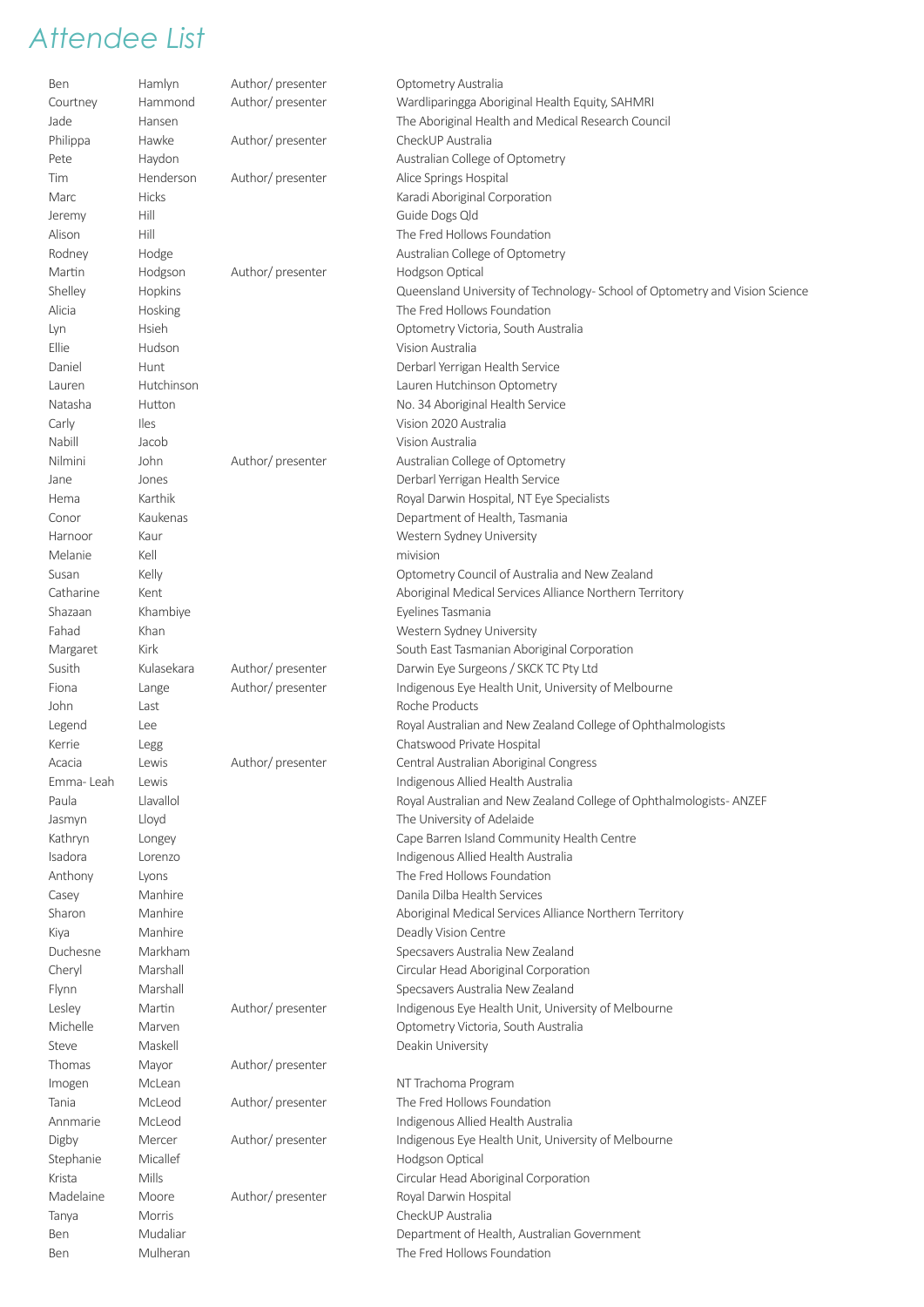| Carina        | Ng              |                   | <b>OPSM</b>                                                   |
|---------------|-----------------|-------------------|---------------------------------------------------------------|
| Thi Thi       | Nguyen          |                   | Flinders Healthy 2 Go                                         |
| Oanh          | Nguyen          |                   | Aboriginal Medical Services Alliance Northern Territory       |
| Sarah         | <b>Nicholls</b> | Author/presenter  | Brien Holden Foundation                                       |
| Emma          | Nield           |                   | Ballarat and District Aboriginal Co-Operative                 |
| Elenna        | <b>Niteros</b>  |                   | Hastings Optical, OPSM                                        |
| Teena         | Norman          |                   | Rural Doctors Workforce Agency                                |
| Laura         | O'Neill         |                   | South East Tasmanian Aboriginal Corporation                   |
| Jo            | O'Sullivan      |                   | The Fred Hollows Foundation                                   |
| Taniel        | Perry           |                   | Indigenous Allied Health Australia                            |
| Lisa          | Penrose         | Author/presenter  | Optometrist                                                   |
| <b>Bronte</b> | Phillipps       |                   | The Fred Hollows Foundation                                   |
| Noela         | Prasad          | Author/presenter  | Victorian Aboriginal Community Controlled Health Organisation |
| Jade          | Purcell         |                   | Ballarat and District Aboriginal Co-Operative                 |
| Neeti         | Puri            |                   | Catholic Education Office, NT                                 |
| Kristopher    | Rallah-Baker    | Author/presenter  | Sunshine Coast Ophthalmologists at Noosa                      |
| Suhas         | Reddy Putta     |                   | Anyinginyi Health Aboriginal Corporation                      |
| Chris         | Rektsinis       | Author/presenter  | Aboriginal Health Council of South Australia                  |
| Cathy         | Rennie Matos    |                   | Specsavers Australia New Zealand                              |
| Diba          | Rezazadeh       |                   | Institute for Urban Indigenous Health                         |
| Janet         | Richardson      |                   | Lions Outback Vision                                          |
| Shahnaz       | Rind            |                   | Brien Holden Foundation                                       |
| Emma          | Robertson       |                   | Karadi Aboriginal Corporation                                 |
| Debra         | Robinson        | Author/presenter  | Goondir Health Services                                       |
| Angee         | Ross            | Author/presenter  | Victorian Aboriginal Community Controlled Health Organisation |
| Andrew        | Rowan           |                   | Central Australian Aboriginal Congress                        |
| Tessa         | Saunders        | Author/presenter  | Indigenous Eye Health Unit, University of Melbourne           |
| <b>Nick</b>   | Schubert        | Author/presenter  | Indigenous Eye Health Unit, University of Melbourne           |
| Shannon       | Scown           |                   | Tasmanian Health Service                                      |
| Sekinda       | Senan           |                   | Vision Australia                                              |
| Roman         | Serebrianik     | Author/presenter  | Vision 2020 Australia                                         |
| Kristen       | Seymour         |                   | No.34 Aboriginal Health Service                               |
| Toni          | Shearing        |                   | Wardliparingga Aboriginal Health Equity, SAHMRI               |
| Amanda        | Sheppard        |                   | The Fred Hollows Foundation                                   |
| Cassandra     |                 |                   | Brien Holden Foundation                                       |
| Murray        | Sing<br>Smith   |                   |                                                               |
|               |                 |                   | Optometry Australia                                           |
| Lachlan       | Smith           | Author/presenter  | Gidgee Healing<br>The Fred Hollows Foundation                 |
| Jacqui        | Smith           |                   |                                                               |
| Patricia      | Sparrow         |                   | Vision 2020 Australia                                         |
| Yash          | Srivastava      |                   | NT Trachoma Program                                           |
| Cathy         | Starr           |                   | Nganampa Health Council                                       |
| Edie          | Stevens         | Author/presenter  | CheckUP Australia                                             |
| Mel           | Stoneham        | Author/presenter  | Curtin University                                             |
| Kylie         | Stothers        |                   | Indigenous Allied Health Australia                            |
| Helen         | <b>Summers</b>  | Author/presenter  | Helen Summers Optometrist, Bupa Optical                       |
| Shaun         | Tatipata        | Author/presenter  | Indigenous Eye Health Unit, University of Melbourne           |
| Hugh          | Taylor          | Author/ presenter | Indigenous Eye Health Unit, University of Melbourne           |
| Eunica        | Taylor          |                   | Indigenous Allied Health Australia                            |